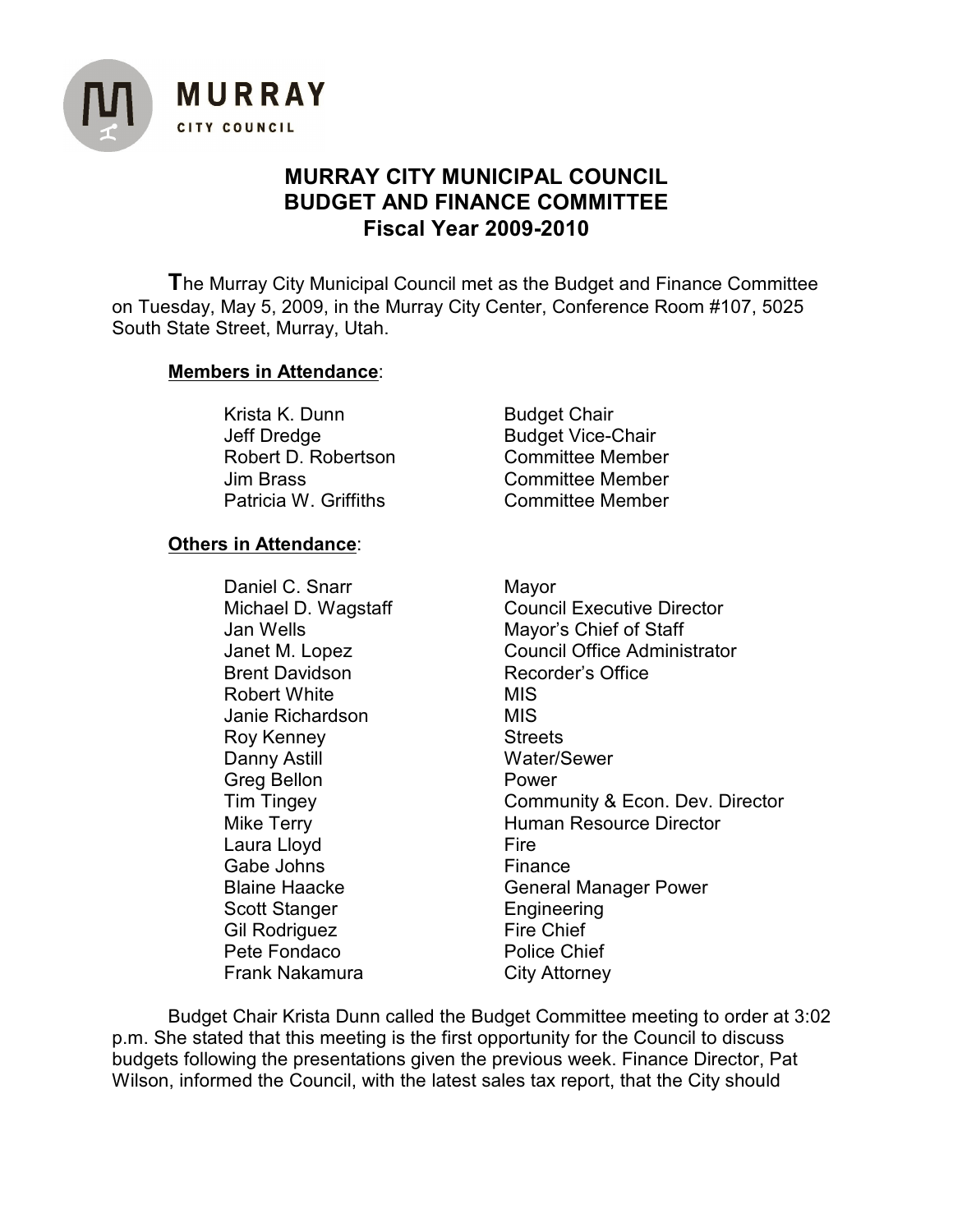Murray City Budget & Finance Committee **Page 2 Page 2** May 5, 2009

expect further revenue loss in the coming year. That being the case, the budgets cannot remain status quo. Further reductions need to be considered.

Individual budgets have been considered at in detail and a contingency list was put together based on comments in the meeting. There are some common themes to discuss.

Some line items have been thought of in the past as inconsequential, however, in order to eliminate the need to cut any jobs or people, it is necessary to cut other funding items. Department heads know the inner workings of the budgets far better than the Council. She mentioned office supplies as something that could be cut to come up with enough money for an additional slurry seal on a road. Ms. Dunn asked Mr. Dredge to share some of his ideas on the budget.

Mr. Dredge commented that every year the Council places items on the contingency list and moves money around to cover the most important matters. With projected revenue shortfalls, and the desire not to cut staff, the only option seems to be to ask the departments to cut a specific percentage where they see fit. It is common to want to hold onto funds, because the fear is that the department may never get those funds back. His preference is to look at the big items placed on the contingency list, but then put the trust in the department heads and ask them to tell the Council where to eliminate funding.

Mr. Robertson agreed and stated that the management knows where there are extra dollars that can be trimmed back. For the Council to make those decisions does not make sense.

Mr. Dredge offered that some departments are quite small and there is not much to be reduced. The attitude is for everyone to do what can be done to save jobs.

Mr. Brass confirmed that the employees are the City's most valuable resource and giving up skilled people is something Murray cannot afford to do. Losing talent is difficult to gain back. He offered his apology for not being present for the hearings, however, often, there are line items, such as, professional services, where money is allocated with no specific intent for use. Items like this should be looked at for reductions to keep the City staffed. This is a temporary problem.

Ms. Dunn stated that based on the numbers supplied by finance, there may be another 10% necessary in reductions. Ms. Wilson remarked that February revenue, received in April, was worse than expected. This does affect the current budget year, and no one knows what will happen going forward. Ms. Wilson advised the Council that it would be good to look for additional reductions. Mr. Brass expressed that adjustments can be made at mid year, if the departments cannot complete the year without additional funds.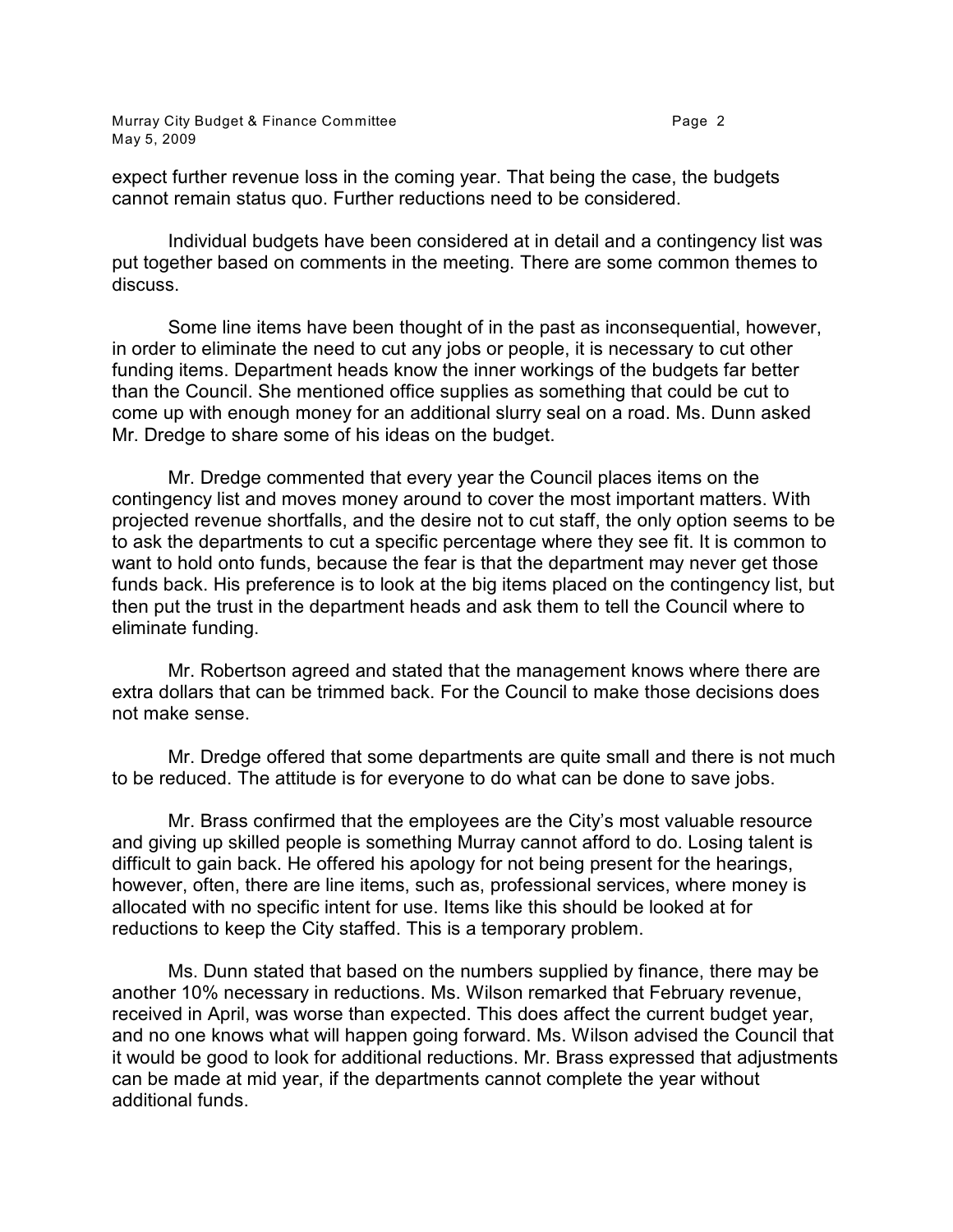Murray City Budget & Finance Committee **Page 3** Page 3 May 5, 2009

Ms. Dunn stated that expenditures for the past three years have been studied, and on average most departments spent just under the budgets, without going over, which is very typical. She expressed the desire to have the best service possible and funding is necessary for that, however, these reductions are imperative at this time.

In summary, Budget Chair Dunn asked that the department heads go over the budgets and come back with details of what can be cut again. She said her goal is to have 2% to 3% cuts overall, with a priority given on what can be eliminated first. That needs to be prepared for next week.

Ms. Wells asked for some clarification of when this would be due. Ms. Dunn stated that the information needs to be ready by Friday, May 8, 2009, so that the Council has time to study the numbers.

Mr. Hill asked how the enterprise funds should be handled. Mr. Brass responded that they need to be discussed, as well. Ms. Dunn said that these are not as pressing as the General Fund departments.

Mr. Dredge stated that his preference is to see a 3% to 5% reduction. If that amount cannot be trimmed then an explanation of the needs should be given.

Mr. Stanger commented that Class C Road money comes from the state and that will not change. By Thursday, there will be an indication of how much that will be. The Mayor pointed out that those funds must be dedicated to roads.

Mr. Brass indicated that he is not a fan of across the board percentage cuts, however, this is an overall goal for the department. Some line items cannot be diminished.

Mr. Dredge added that the Council is open to input on this, and expressed that everyone is on the same team, working together.

Ms. Wells stated that everyone is willing to do whatever is necessary for the budgeting process. She wanted to confirm that sacrifices and cuts have already been made. The Mayor's budget was 10% less than the previous year. That is where the Administration started. The Mayor's office did propose to use some City reserves and if that is a philosophy that the Council does not agree with, then that is fine.

This request today is based on the conversation with Pat Wilson, stating that budgets should be additionally decreased, reviewed Ms. Dunn.

One concern regarding the enterprise funds was expressed by Mr. Hill. Because they are fee based, the revenue will come in, and with a 3% to 5% cut, then that will go back into reserves. In the meantime, projects will be delayed. He does agree on travel,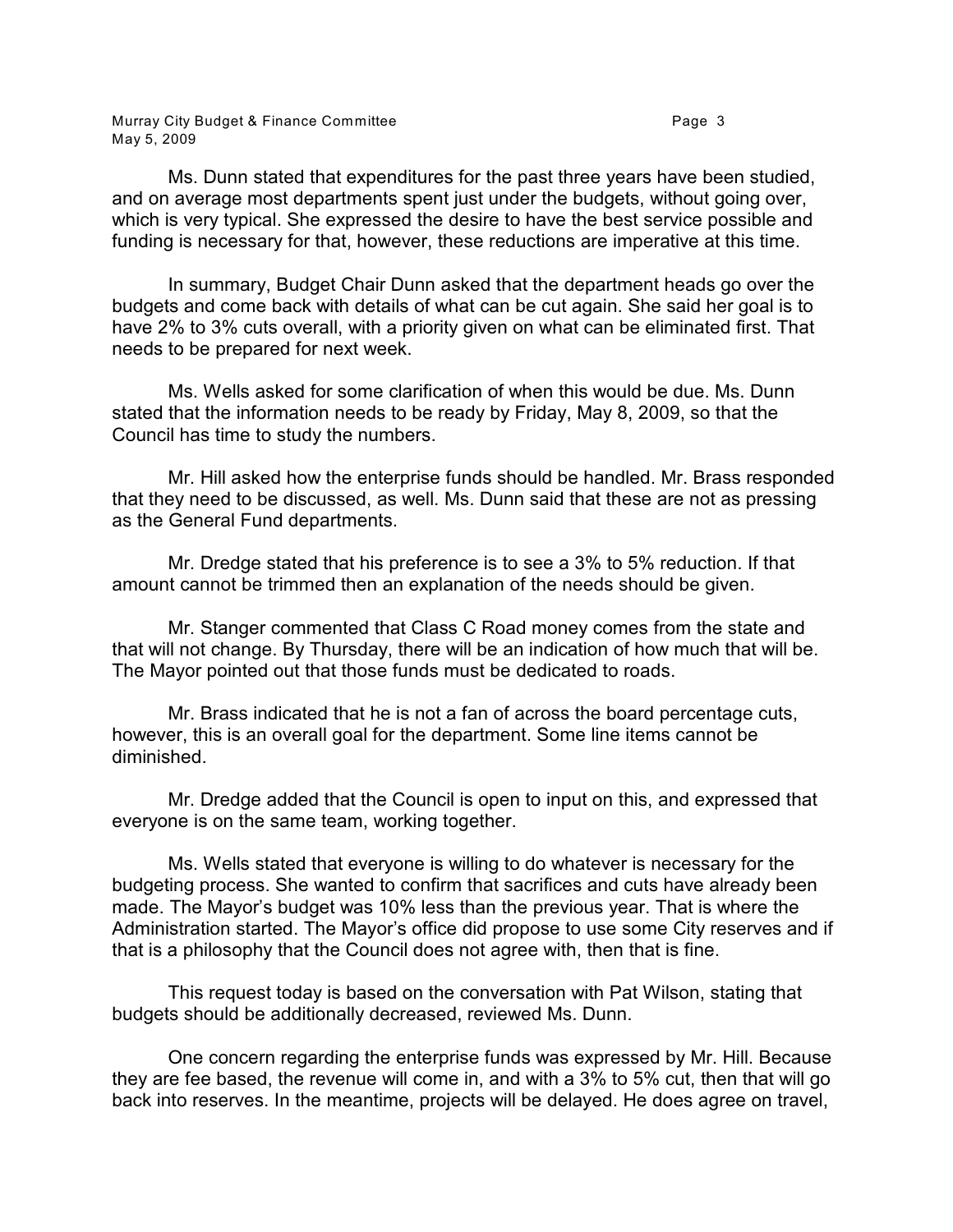Murray City Budget & Finance Committee **Page 4** Page 4 May 5, 2009

however, some projects will cost much less today, due to the economic situation. Rather than building reserves, another option is to reduce fees to the residents.

Ms. Dunn said that the enterprise funds will not be treated the same way, but if some areas can be reduced without hurting the department, then that should be considered. It is a good time to complete some projects, and planning has been done for specific purposes that can be executed.

Mr. Brass referred to an article in the Tribune about the vast shortage of electricity and the inability to move it across the country. Being in the electrical business since the 1970s, he recalled presentations at that time stating the same issue. Part of the reason power and water has not run out is the underestimated ability of citizens to conserve. In tough economic times, people will conserve, which will impact the fee collection revenues of the enterprise funds. Power's metered revenue has decreased, and the City is advising residents to use less, with energy efficient light bulbs and appliances. This will impact the City. He firmly stated that projects that affect system reliability should not be cut, until that is the last thing we can do. This is the best time to take care of certain projects.

Mr. Haacke stated that reducing small items, such as, advertising and community involvement will not mean much in his budget. The big projects, back yard rebuilds, for example, will really be a significant impact on the budget, and he does not think the Council wants those items cut. That will affect reliability. Ms. Dunn confirmed that the Council will be looking at the enterprise funds a little differently. Mr. Brass said that something like a bucket truck might wait a year. Safety and maintenance should be considered.

Mr. Dredge stressed that if every dollar is not squeezed out and the economy worsens, then jobs will have to be cut. The Murray budget is 70% people.

Ms. Wells asked if everyone should reconsider vehicles again too. Ms. Dunn confirmed that vehicle purchases should also be weighed.

Mayor Snarr commented that the attorney's office, human resources, recorder, finance and treasurer are so lean that to get 3% to 5% in reductions will be going into employees' salaries. Council members indicated their understanding of that and stated the 3% to 5% is only a goal, it cannot be cut on every line item.

Starting with the contingency list, Ms. Dunn asked that the Council Member who suggested the item go on contingency, please be the first to address it.

Ms. Dunn reviewed that *office equipment, books and subscriptions, professional services, and supplies* be adjusted by department heads, and return with a suggested amount to decrease.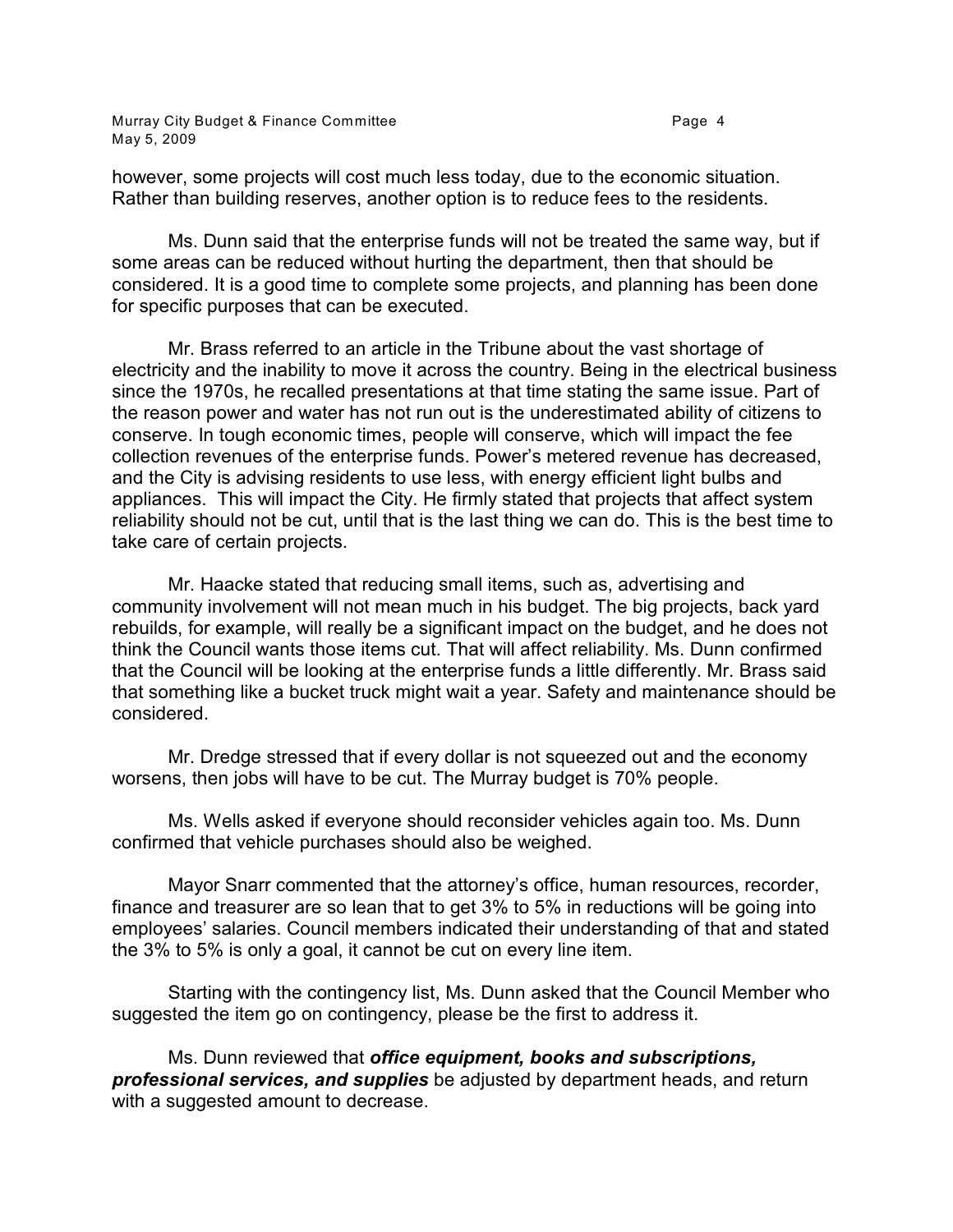Murray City Budget & Finance Committee **Page 1** Page 5 May 5, 2009

Ms. Griffiths mentioned that paper adds up very quickly. She pointed out that anything that can be sent electrically would be a good way to save paper and copying, for example, the MCEA newsletter can be read on email.

Looking at the contingency list, Ms. Dunn suggested a conversation about *cellular telephones*. Information was gathered and presented at the previous meeting and the question is what the Council would like to do with this matter. She asked if there was any preferred action at the present time, or should this be an ongoing process to address over the next year.

Mr. Dredge felt that this information has just been pulled together and is something that cannot change over night. He would like to accept suggestions and make it a process over the next year. One question that he has on the telephone is that some departments added funding to that line item, stating increasing costs, however, other departments reduced money there. It could be true depending on the department and phone service.

Mayor Snarr asked the departments to look at the plan and make sure that the package they are on is the best value for the money spent and minutes used.

In summary, Ms. Dunn asked Ms. Wells to continue working on this matter and report back to the Council at mid year. To the department heads, she concluded that if this is an area where money can be reduced the Council would ask that they do so.

*Vehicles* are another area that depends on the department heads and their expertise on whether purchases can wait or is necessary, explained Ms. Dunn.

Mayor Snarr stated that his office checked on the metering vehicles. They drive a pick-up truck, due to the fact that equipment is carried in the back and for ease of retrieval that vehicle is necessary. According to the staff, a car could easily lead to torn seats and broken windows when trying to access equipment. They do carry meters.

Mr. Brass received an email, which he will send on to power personnel, relating to federal money available for Smart Grid related equipment. Automatic meter reading equipment is part of that system. The City's current system has a certain amount of inflexibility, however, if grant money is available that would, in time, make it easier to read meters, and increase billing accuracy, then it might be good to look at that. It was in-depth information including the process for application.

**Overtime** is a necessary budget item. Ms. Dunn expressed the desire for department heads to look at that again. If there are ways to be more efficient with the scheduling of staff, it could save funds. Studying the last three years, overtime increased above prior usage and needs consideration and thought to reduce.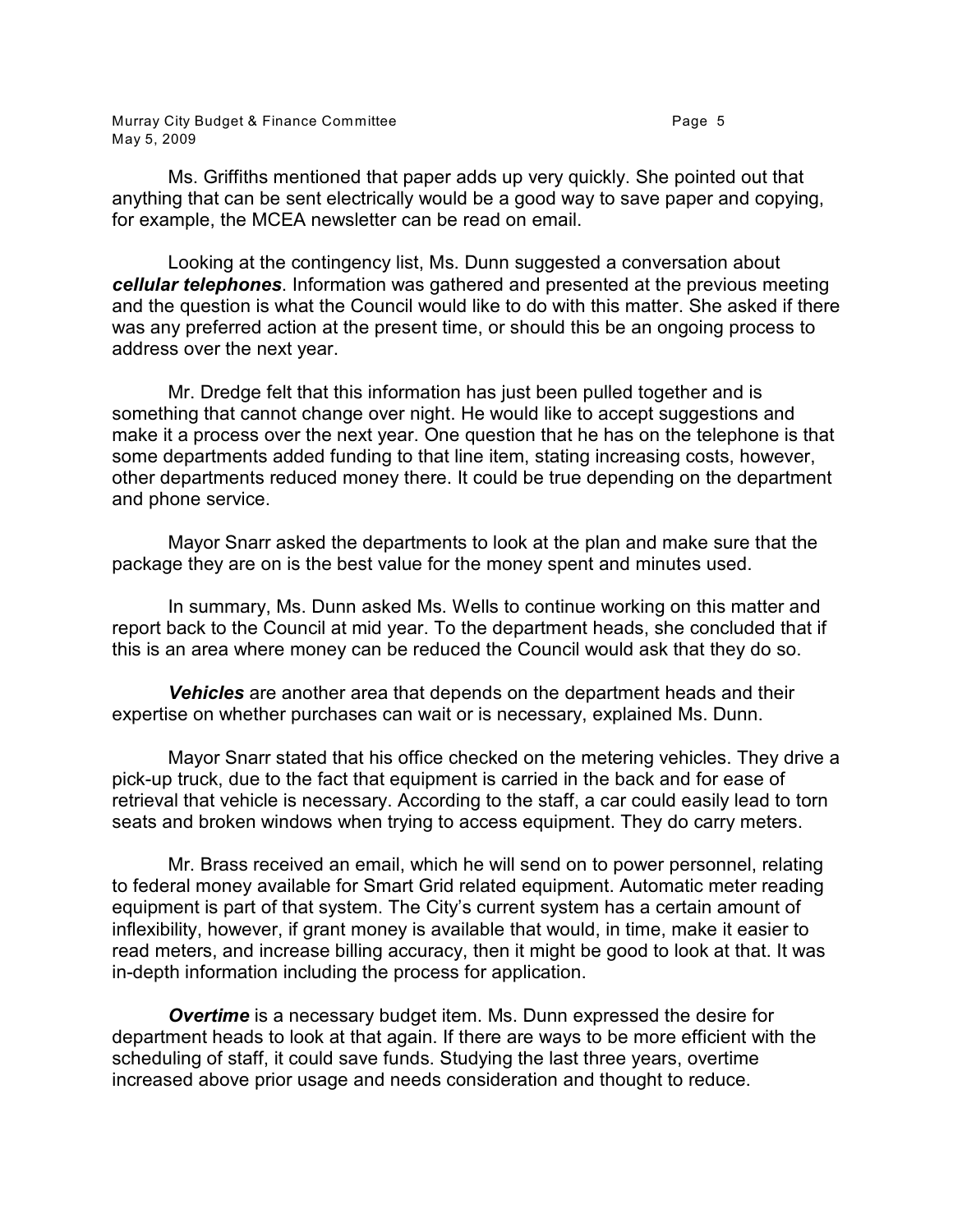Murray City Budget & Finance Committee **Page 1** 2012 1 2014 1 2019 1 2019 1 2019 1 2019 1 2019 1 2019 1 2019 1 20 May 5, 2009

Mr. Dredge reviewed that Customer Accounts budgeted \$11,400 in overtime and the prior year actual figure was \$11,800. He stated that this was one of the highest amounts of overtime and asked why so much would be necessary. Mr. Terry mentioned that there had been quite a bit of turn over in that department, and he thought, possibly, it could have come from times when it was under staffed and additional hours necessary. The last six months to a year have been very stable.

Mr. Robertson added that if the regular personnel was down then there should be an offsetting reduction in the salary line item.

*In lieu of tax transfers* is not something the Council is considering raising. Ms. Dunn commented that the enterprise funds contribution to the General Fund is 8.2%, except two, which is power at 5.7% and the other is a specific amount. She asked if everyone felt comfortable with that amount. It was the consensus of the group to leave them as is.

*Chamber of Commerce and Economic Development Corporation of Utah (EDCU)* was questioned by Ms. Griffiths. She asked if it had been discovered how those fees are calculated, and if there were an opportunity to reduce them.

Tim Tingey responded that EDCU calculates fees on a formula basis based on revenues and a percentage of the population. It comes to 20 cents per individual and four-one hundredths of the City's budgeted revenue. Because Murray's projected revenue is budgeted at less, then EDCU would request less funding automatically.

The Chamber of Commerce is based on a core amount that was decided a few years back, according to a conversation with Scott Baker. It was figured based on the services provided by the Chamber and what that would cost Murray if those services were handled by the City. Mr. Tingey stated his willingness to meet with Mr. Baker, run a projection of potential reductions, and see what could be done, if that is the direction the Council would like him to take.

Mr. Brass commented that EDCU is looking for big projects that are difficult to quantify for Murray, and projects that Murray does not have space for. They are a good resource when the City is trying to attract certain businesses, such as the Cheesecake Factory. The Chamber is our advocate for small business, and in Murray this is the backbone of business. A brochure put together for the Babe Ruth World Series promotes Murray hotels, restaurants, and businesses. These will be distributed at no cost to the City. It is important to have someone look after the existing businesses, which is the tax base and revenue Murray depends on. Cutting a little is fair in this economy, but he does not want to see it eliminated.

Ms. Dunn agreed that since Mr. Baker has taken over the number of small business owners have really gotten involved with the community and support the City.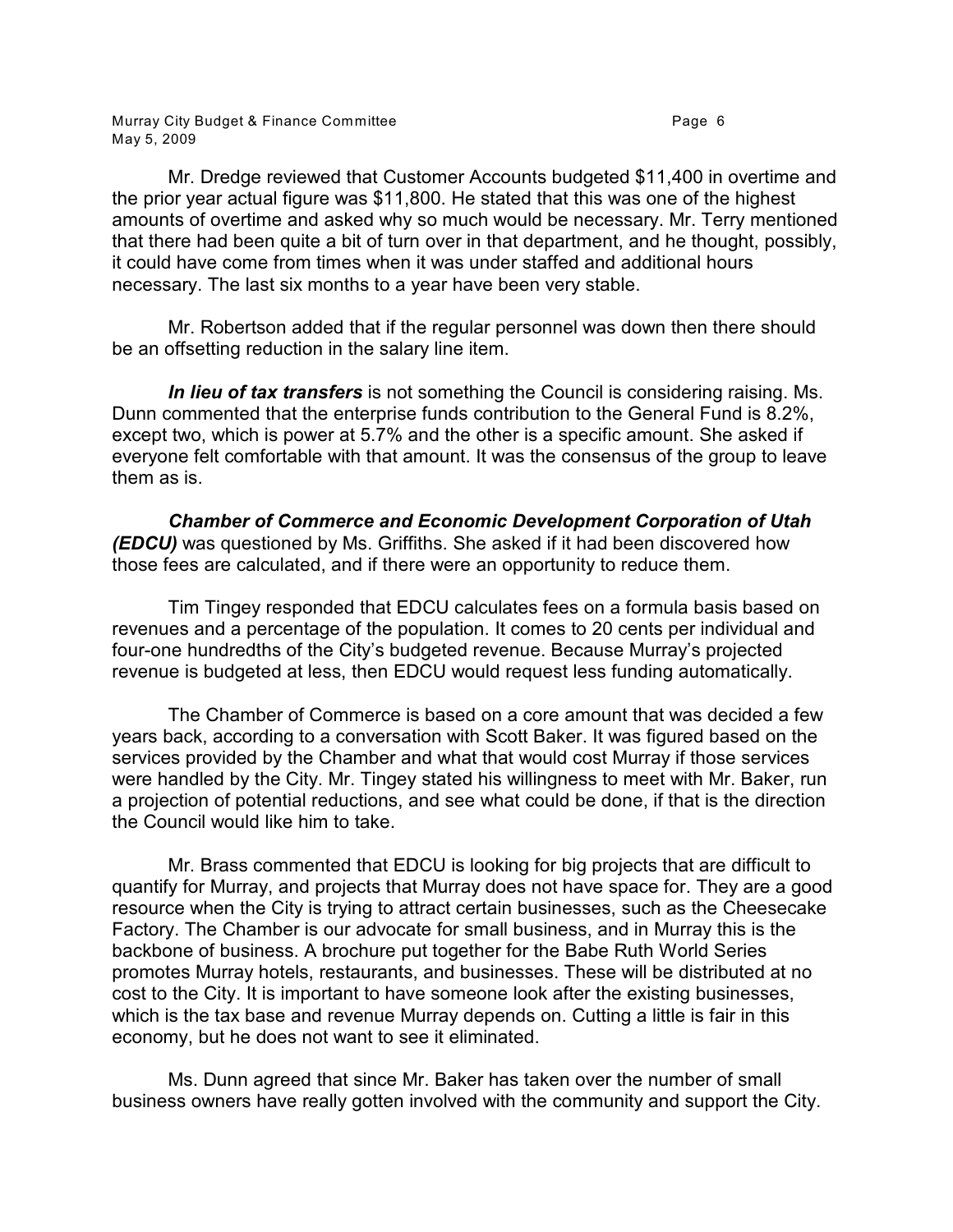Murray City Budget & Finance Committee **Page 7** and the Page 7 May 5, 2009

The Chamber was very helpful when the 40% property tax increase went into effect by explaining to the community and business owners the reason for the change. Mr. Brass pointed out that when Questar had State Street torn up, the Chamber went door to door to affected businesses and notified them ahead of time. These things are valuable. Ms. Griffiths confirmed her support of the Chamber if they would reduce fees a small amount.

*Professional services*, again, would be left up to the department heads to analyze the needs. Ms. Dunn related that in Non-Departmental there were several line items and she asked Finance and the Mayor's office to look at those items and make sure they are funded as they should be.

Ms. Griffiths mentioned that the *lobbyist* was scheduled with \$3,000 in the Council professional services budget. She clarified that the lobbyist was paid \$30,000 last session, and taken from road funds. Mr. Wagstaff confirmed that the lobbyist was paid \$30,000 and the \$3,000 in the Council office would require additional allocations to hire a lobbyist.

Ms. Dunn suggested the lobbyist conversation continue. Ms. Griffiths said that she adamantly opposes having a lobbyist. She was not satisfied with the service received, and there was no communication, except through Ms. Wells. At the end of the legislative session, there was a proposal to award Murray \$1.5 million instead of the one million in the previous allocation, and that did not pass. The City was successful in getting the wording changed for use of the funds, however, she feels Murray has a qualified staff, who spend lots of time at the legislature, and to pay someone \$30,000 for 45 days of service is something she does not agree with. She received numerous calls from individuals when the newspaper article came out, and most thanked her for opposing the resolution to hire a lobbyist. They felt the money should be left in road funds. She felt the City would have received that funding with or without a lobbyist, because of the City's relationship with the Utah Department of Transportation (UDOT).

Ms. Wells was asked to provide her input on this topic. She said that lobbyists can be valuable in certain circumstances. She thinks the lobbyist did what he said he would do and Murray did not lose the funding, however, her preference would be to use a lobbyist for a specific purpose if there is an issue that warrants it. She does not see the value of having one in place every year.

Mayor Snarr commented that he has had several legislators tell him that the Murray staff is very effective in being on task, sharing City concerns, and needs, and giving direction on how legislators should vote. They support Murray because they feel our staff is there to help them understand how critical issues affect the City. They take that more readily than a lobbyist coercing them.

Ms. Griffiths stated that the reason the road funding was put on hold was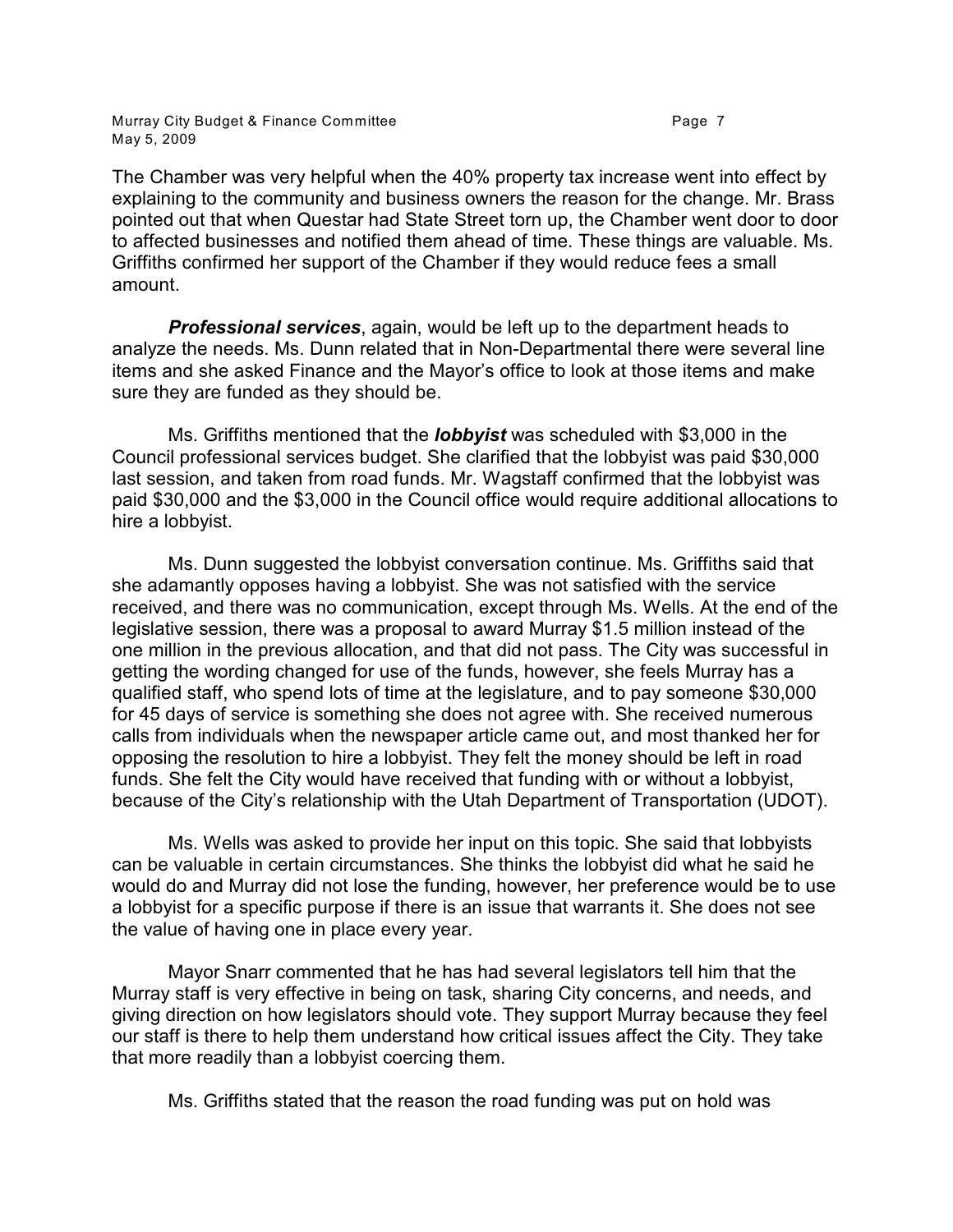Murray City Budget & Finance Committee **Page 1** 2012 1 2014 1 2019 1 2019 1 2019 1 2019 1 2019 1 2019 1 2019 1 20 May 5, 2009

because of an economic problem, not because they did not think Murray should not have the money. It went back to a bonding problem.

Mr. Dredge agreed that our representatives very strongly represent Murray. The issue is that they are very often out voted by other legislators, and Murray loses out to larger cities. Having someone well known speak for us certainly did not hurt, although, we cannot say he was totally responsible. He said that before funding a lobbyist, he would like to know what issues a lobbyist could be helpful with.

Ms. Dunn said that it was not budgeted last year and if, prior to the legislative session, it looks like there is an issue the City needs help with then we can consider it at that time. Mr. Brass said that he feels the Council will be monitoring the budget closely and if a legislative need arises, then funding adjustments can be made. He did think the lobbyist did what was asked and communicated through Ms. Wells. He expressed that the one million dollars could have gone somewhere else and \$30,000 to get one million was value.

Ms. Dunn watched the lobbyist work and she was impressed with his actions and saw the legislators gather around him on numerous occasions. She said that legislators told her the money would have gone elsewhere had he not been working for it on Murray's behalf. That being said, she agrees that the money should not be allocated at this time.

The Mayor related his feelings on this topic and how sad it is that this is how things work at the legislature. The money is cycling right back to the folks who are running and that really bothers him. He feels that our staff and elected officials do a wonderful job at the legislature.

All Council Members agreed that lobbyist funds should not be allocated in the budget.

The next item concerns the *Judge's salary*. Mr. Dredge commented that he agrees with the Mayor that it would be irresponsible of the Council to give one person a raise and hold everyone else at status quo. All Council Members agreed.

Regarding the *amphitheater*, and improvements related to having architectural drawings made, Ms. Griffiths responded that she is afraid that by putting this item on hold it could lessen the City's chances of getting funding from county sources.

Mayor Snarr also has some concerns about this, however, he mentioned that the county has been very good to work with Murray. He stated that its funding is also reduced and it may be unlikely that we could get money this year anyway. It does come from Zoo, Arts and Park (ZAP) funding and that money will be reduced. The amphitheater floor has been paid.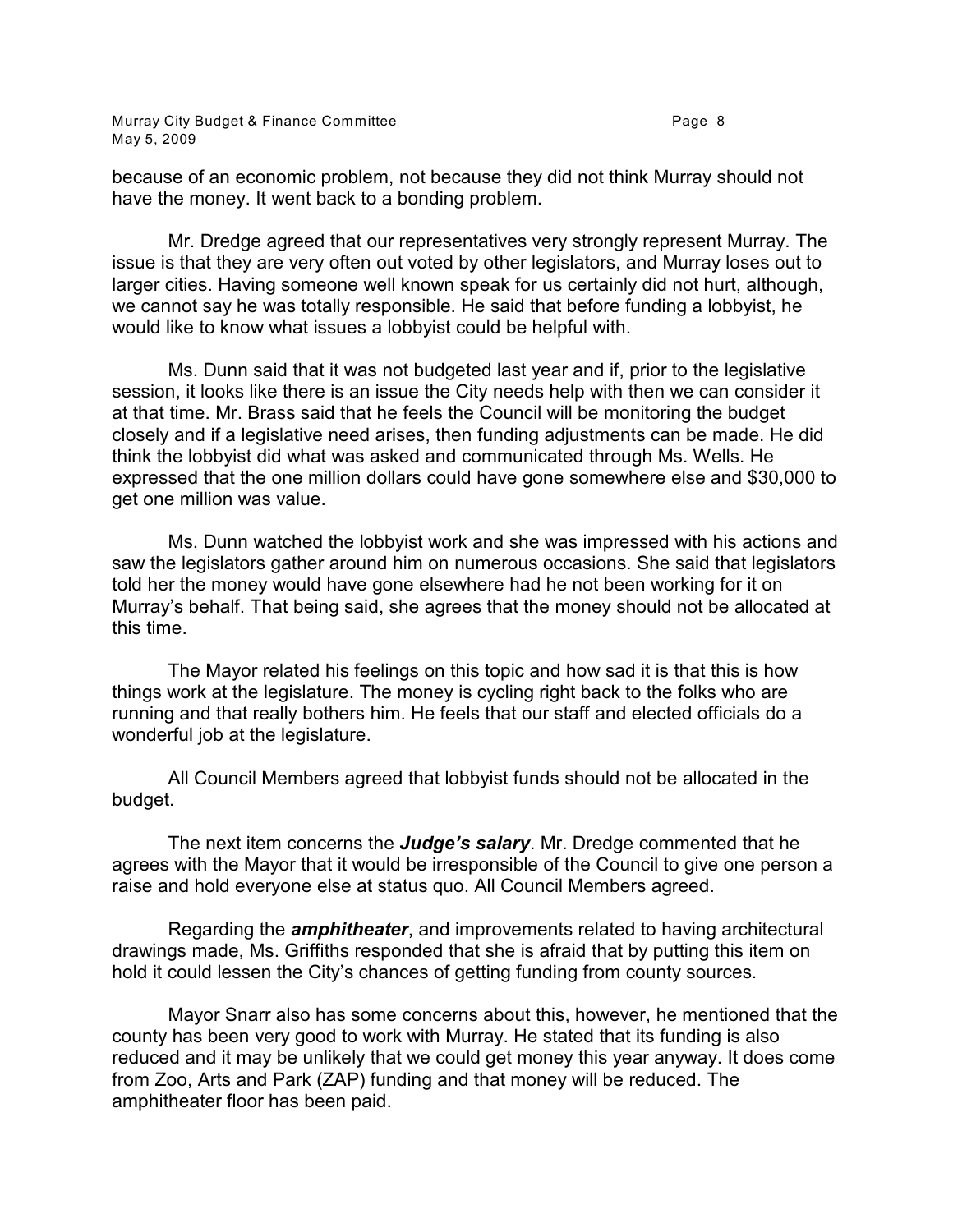Ms. Dunn remarked that if the county indicated its desire to act on that, then the money could be allocated quickly, and the drawings and estimates completed as needed.

Ms. Griffiths stated that she would like to see the City prepared. The amphitheater is an aging facility, and an important one to the City. She agreed to have that put on hold for the time being.

Mr. Dredge added that due to the economy, he would like to see the Council hold off on anything that is discretionary, and see what happens with revenue as we go forward.

The *payroll module* for finance is the next item on contingency. Ms. Dunn stated that it is something that has been discussed, and it just depends on whether or not it should be purchased this year.

Mr. Brass asked the advantages and disadvantages of having it this year. Mr. Johns responded that there is the in-house system being used and it can continue in use. Given the circumstances he feels it is something that can wait if necessary.

Mr. Wells asked if this item could be considered at mid year budget time. She stated that it is a problem in many ways and she would like the City to have the advantage of a new system.

Mr. Dredge commented that the current system takes a lot of programming resources to maintain. David Larsen agreed with that statement and added that it takes a lot of time to collect data with the current methodology. The City can continue to do so, however, it is not cost effective or time efficient. Mr. Larsen said he feels the pay back is two years or less.

Mr. Dredge asked what that staff time would be used for. Ms. Wilson has said this is a huge inefficiency.

Mr. Larsen said that in programming, more can be put on the internet, internal services can be improved and other programs have been side tracked without that attention.

Mr. Dredge also commented that if it were to be approved, it should go into use before mid year, because the new payroll year should begin with the new system. His suggestion is to leave it in the budget, but not spend it until about November, if the revenue looks okay. Implementing the payroll on a new system at the beginning of the year would be preferable.

Mr. Larsen said that the City is trying to get more detailed costs throughout on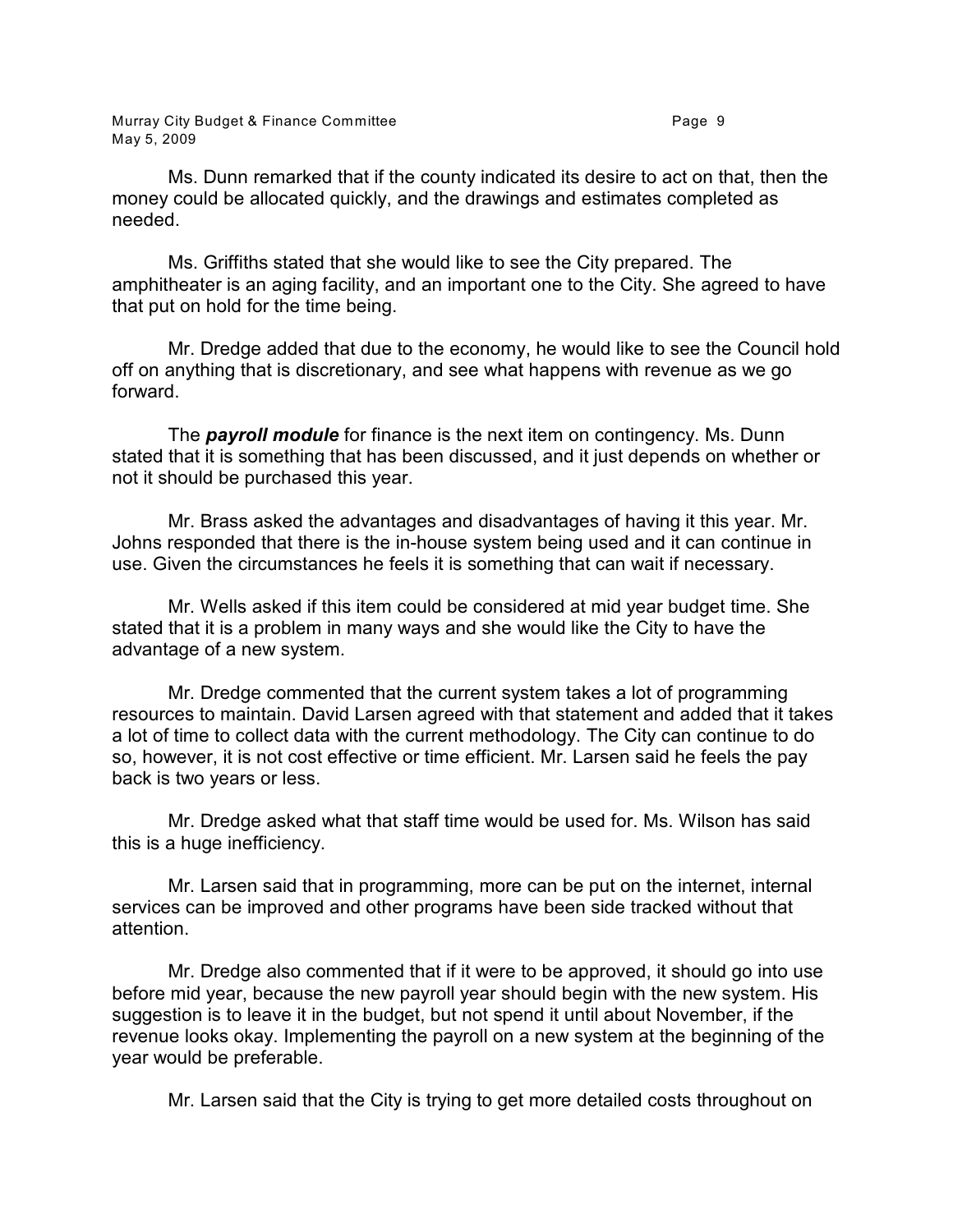work orders and so on. If the payroll module was integrated, it would provide more cost analysis on expense, labor and facilities. Mr. Larsen said that the vendor's schedule for implementation is out about four months.

Ms. Dunn suggested that the money be left in the budget, but not spent until given final approval. All Council agreed.

*MIS* funding was addressed by Mr. Dredge. He commented that this falls under the same category as other items, in that Mr. Larsen has a better idea of what he would like versus what is necessary. There is a lot of money in MIS, and he wondered if there are items that can wait another year. He would like Mr. Larsen to look at that. He expressed his love of technology, however, he knows there are wants and needs. He asked to have the items rated by what is end-of-life, and what can be delayed.

The *Contribution in Non-Departmental* seems to be the donation to the Friends of Murray Centre for the Performing Arts offered Ms. Griffiths. In view of the economic situation the Council did not provide any other funds to the group. The Mayor mentioned flags for the Veterans, Larry Miller ad and other items that could come out of other line items if there are requests. Ms. Dunn said that she feels it was the \$5,000 for Performing Arts. The line item can be taken out or moved to Cultural Arts.

Mr. Dredge asked what the money has been spent on. Ms. Griffiths responded that in the formative stages there were a number of expenses just to get registered and organized. She said they are actively seeking private donors to help with a facility. Ms. Griffiths pointed out that there were licenses that were necessary, and it is unknown as to whether the nonprofit status has been granted; it has been applied for. Mr. Brass added that until the nonprofit status is secured no major funding will be given, due to tax issues.

Ms. Dunn asked if they will be ready to move in another direction, because of the overall City plans. Mr. Hill said that the fund raising is not so much focused on where or when, but in building money to better the City's position. He does not feel they will be able to generate enough money to fund it entirely, therefore, the question still remains on whether the City will be able to build and support an arts center. Their goal is to raise some private dollars for when those questions are answered. Mr. Hill said that the group is developing a brochure. Mr. Tingey added that in a month or so, there will be a long conversation regarding all these elements to help decide the direction of the City.

Mr. Dredge reiterated that on discretionary funds, the City should wait to see what the revenue stream will be like. Mr. Hill stated that he did not think the group had requested funds from this budget.

Ms. Dunn suggested that the money be removed and looked at later, should they need some additional support. Ms. Griffiths agreed.